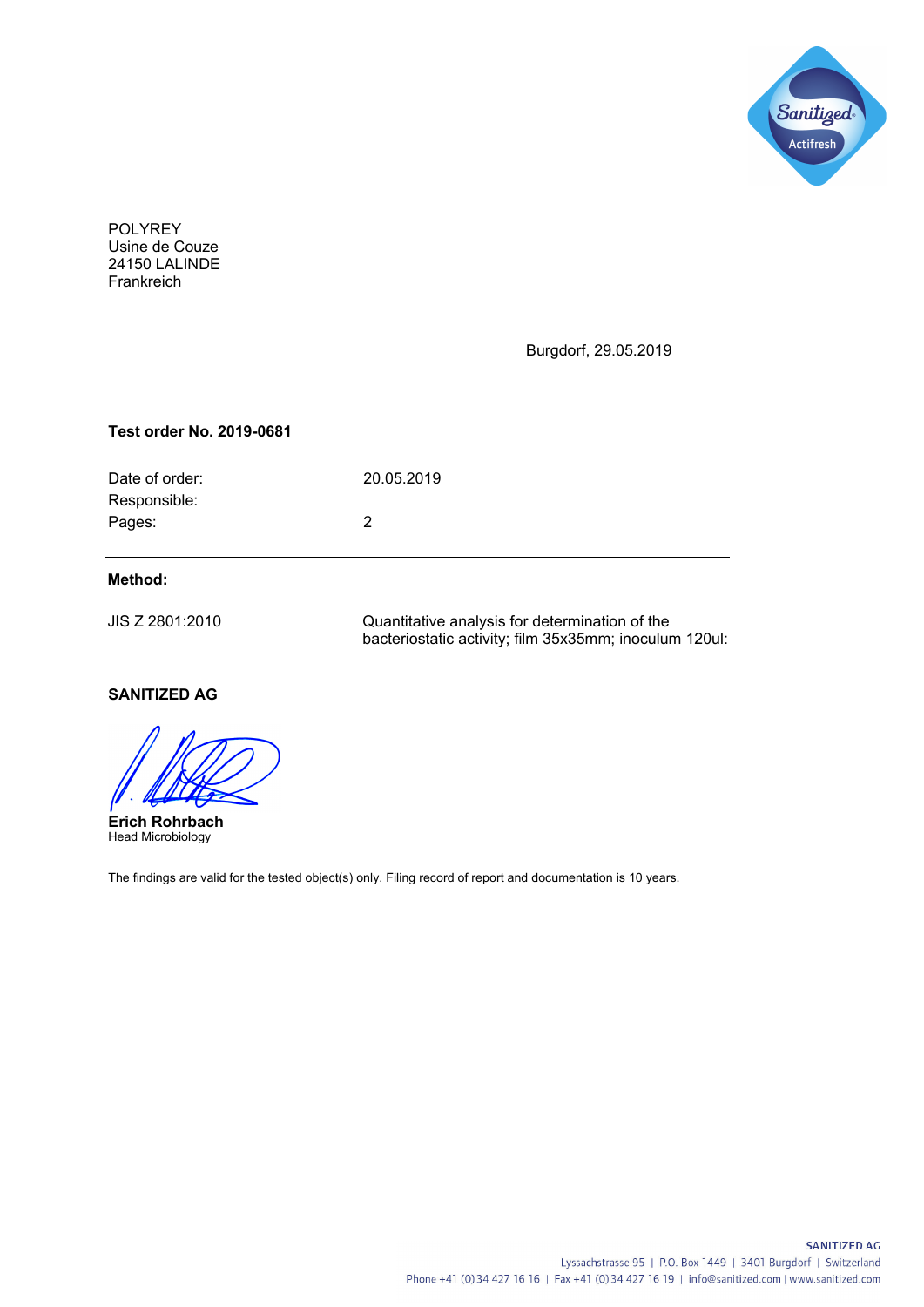# SANITIZED AG

#### **Results**

## **Description of sample**

| Sample number:<br>Business:                                                     | 2019-0681-01<br><b>POLYMER</b>                                                                                                 | Received:<br>Type: | 20.05.2019<br>QC |
|---------------------------------------------------------------------------------|--------------------------------------------------------------------------------------------------------------------------------|--------------------|------------------|
| Identification:<br>Main Component:<br>Minor Component:<br>Field of Application: | HPL Blanc Megeve Fa Batch 3191700052<br>65% Decorative paper<br>35% Thermosetting resins<br>Cabine line - furniture & interior |                    |                  |
| Sanitized Products:<br>Declared quantity:                                       | Sanitized® BC A 21-61                                                                                                          |                    |                  |

Remark: Production sample

# **Test results of the SANITIZED-laboratory**

| Quantitative analysis for determination of the bacteriostatic activity: |                                                       |                 |                       |                   |
|-------------------------------------------------------------------------|-------------------------------------------------------|-----------------|-----------------------|-------------------|
| <b>Method</b>                                                           | <b>Test point</b>                                     | <b>Activity</b> | <b>Reduction in %</b> | <b>Evaluation</b> |
|                                                                         | JIS Z 2801:2010   Staphylococcus aureus<br>ATCC 6538P | >4.10           | >99.99                | Good effect       |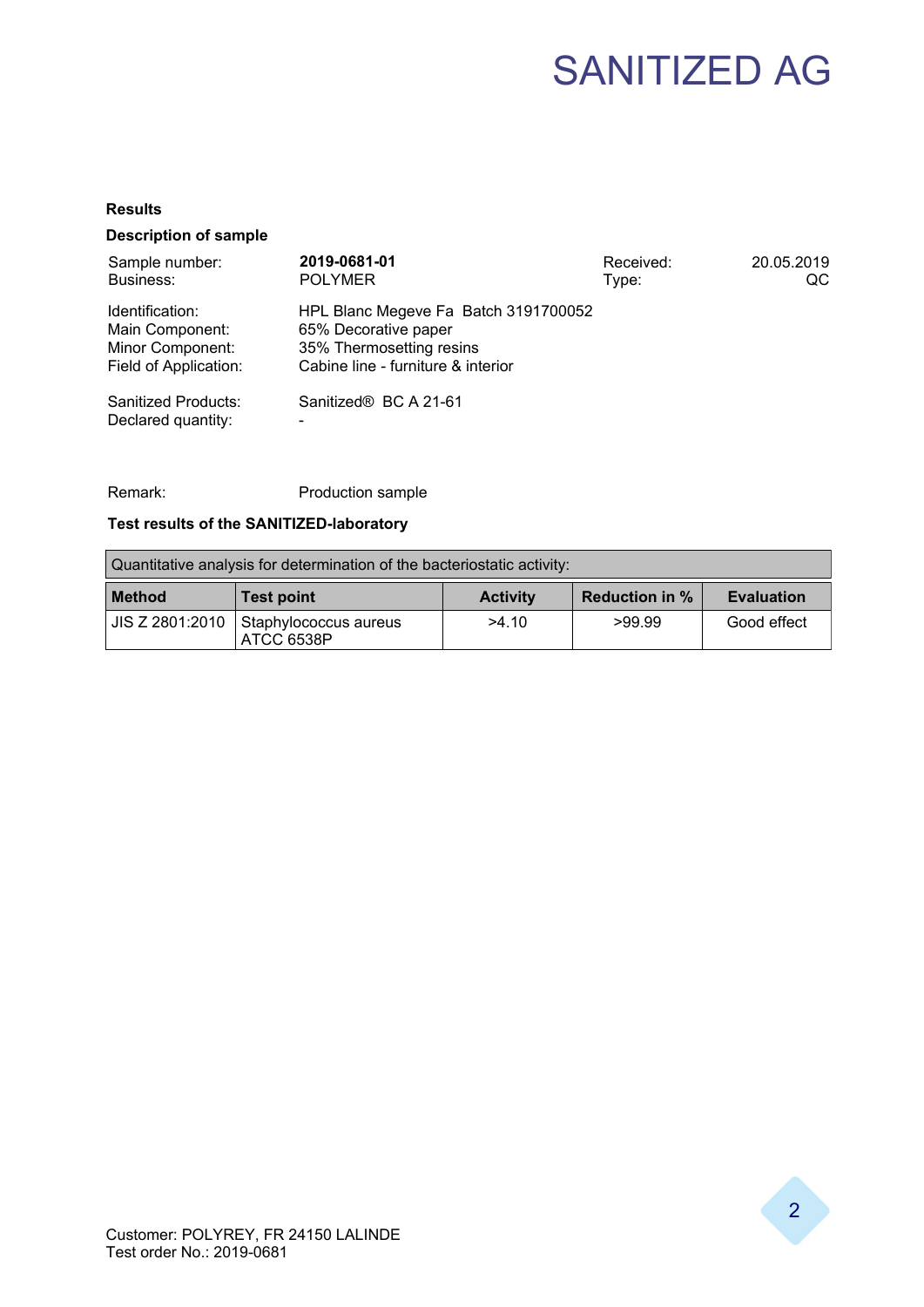

POLYREY Usine de Couze 24150 LALINDE Frankreich

Burgdorf, 01.03.2018

#### **Test order No. 2018-0189**

| Date of order: | 16.02.2018 |
|----------------|------------|
| Responsible:   |            |
| Pages:         | 2          |
|                |            |
|                |            |

### **Method:**

| JIS Z 2801:2010 | Quantitative analysis for determination of the         |  |  |
|-----------------|--------------------------------------------------------|--|--|
|                 | bacteriostatic activity; film 35x35mm; inoculum 120ul: |  |  |

# **SANITIZED AG**

**Erich Rohrbach** Head Microbiology

The findings are valid for the tested object(s) only. Filing record of report and documentation is 10 years.